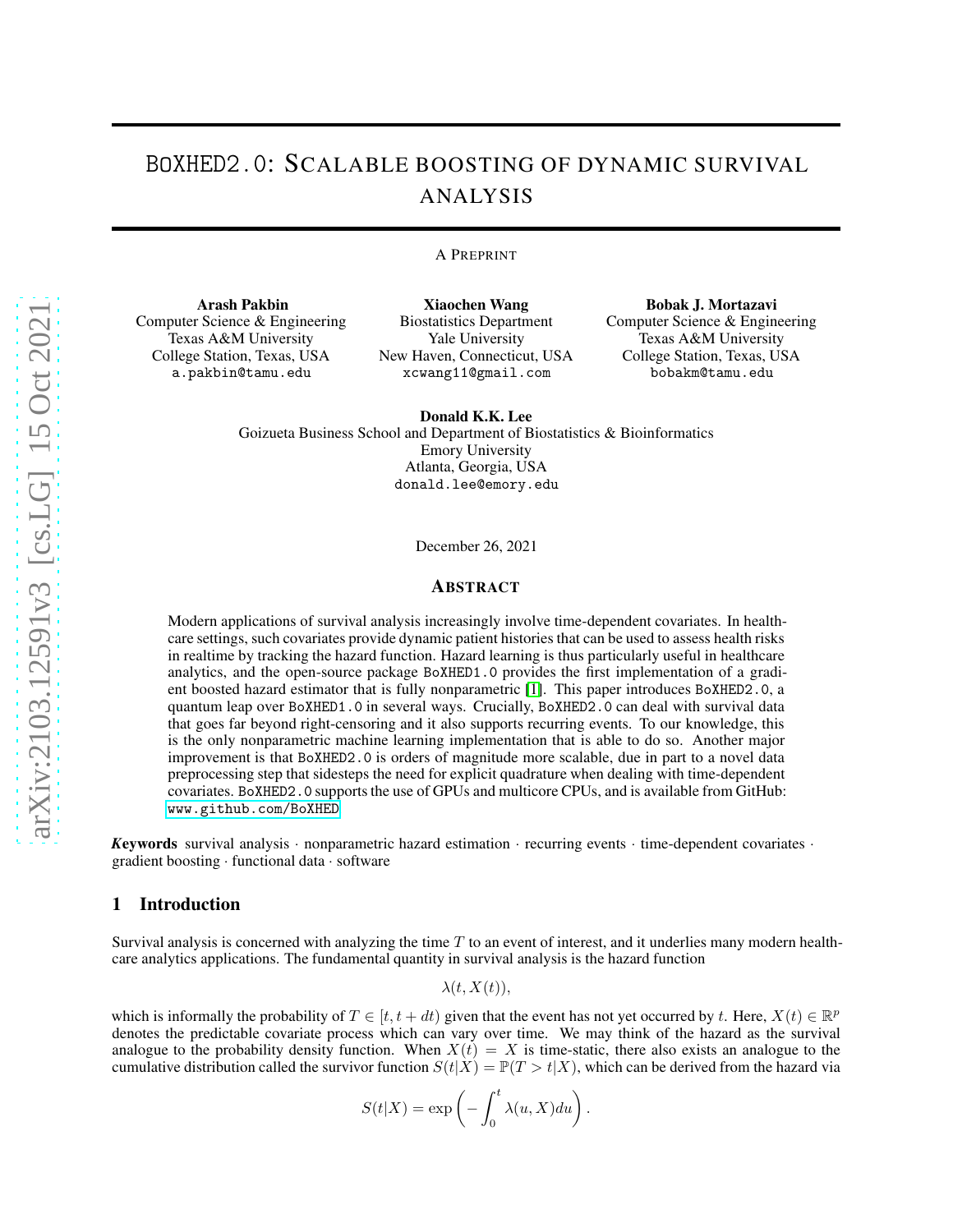In general, if  $X(t)$  is time-varying, the survivor function above is undefined because we do not know the future path of  $\{X(u)\}_{0\leq u\leq t}$ . Also, if the event of interest can recur (e.g. cancer relapse), the survivor function tells us nothing about events subsequent to the first. On the other hand, the hazard is well defined in both situations and represents the realtime risk of the event (re)occurring. For example, a patient's risk of stroke at a given point in time depends on factors such as heart rate, blood pressure, and previous stroke history. These can change over time and can be logged by wearables. The hazard as a function of these time-varying factors quantifies the patient's real-time risk of stroke.

Given the critical role that the hazard plays in healthcare analytics, recent machine learning literature have studied the problem of nonparametric hazard learning in the presence of high-dimensional, time-dependent covariates. Specifically, [\[1\]](#page-8-0) introduced BoXHED1.0, a novel tree-based implementation of the theoretically justified boosted hazard estimator in [\[2\]](#page-8-1) that works in continuous time. However, BoXHED1.0 was only able to implement the special case where only right-censoring and non-recurring events are allowed, thus restricting its applicability.

To extend hazard learning to a wider range of survival settings, this paper introduces BoXHED2.0, a major advance over BoXHED1.0. First, BoXHED2.0 can handle recurring events (e.g. cancer relapse) and censoring schemes far beyond right-censoring. These features are subsumed by the multiplicative intensity model from the seminal work of [\[3\]](#page-8-2), which uses a counting process framework to greatly expand the range of survival data that can be analyzed. To our knowledge, there is no nonparametric machine learning solution besides BoXHED2.0 for survival data at this level of generality.

Second, BoXHED2.0 is orders of magnitude more scalable than BoXHED1.0. In speed comparisons on the datasets from [\[1\]](#page-8-0), BoXHED2.0 achieved a median speedup of an astonishing 1,400-fold per boosting iteration. One enabling factor is that BoXHED2.0 borrows from the XGBoost C++ codebase [\[4\]](#page-8-3), a highly efficient boosting algorithm for nonfunctional data. Another factor is that BoXHED2.0 supports parallelization through GPUs and multicore CPUs. A third factor is a novel data preprocessing step that removes the computational bottleneck in BoXHED1.0: Due to the functional data nature of the time-dependent covariates, a crucial quantity used by BoXHED to choose tree splits is something that can only be expressed as a time integral. BoXHED1.0 has to repeatedly evaluate this for all potential splits at each boosting iteration. The preprocessing step in BoXHED2.0 transforms the functional data in such a way that the required numerical integration comes for free as part of the training step.

The rest of the paper is organized as follows. Section [2](#page-1-0) begins by reviewing the survival setting for BoXHED1.0, and then extends it to the more general one that BoXHED2.0 deals with. The BoXHED2.0 algorithm is then described. Section [3](#page-5-0) uses the numerical experiments from [\[1\]](#page-8-0) to assess speed and accuracy improvements of BoXHED2.0 over BoXHED1.0. Additional experiments for the more general survival setting and also a scalability analysis of BoXHED2.0 are also reported.

# <span id="page-1-2"></span><span id="page-1-0"></span>2 BoXHED for survival data beyond right-censoring

#### 2.1 Review of survival setting in BoXHED1.0

The right-censored survival setting with no recurring events is the most popular one in the survival machine learning literature, and it is the setting that BoXHED1.0 is designed for. The process generating the event time  $T$  can be described as follows: Conditional on the event not occurring by t, the probability that it happens in  $[t, t + dt)$  equals  $\lambda(t, X(t))dt$ . Thus the likelihood of observing the event at T follows a sequence of coin flips at  $t = 0, dt, 2dt, \cdots$ , i.e.

$$
\{1 - \lambda(0, X(0))dt\} \times \{1 - \lambda(dt, X(dt))dt\} \times \cdots \times \lambda(T, X(T))
$$
  

$$
\xrightarrow[d \downarrow 0]{} e^{-\int_0^T \lambda(t, X(t))dt} \lambda(T, X(T)).
$$

On the other hand, observing the event being censored at time  $C$  is equivalent to observing a sequence of coin flips that all result in 'tails' with likelihood  $e^{-\int_0^C \lambda(t,X(t))dt}$ . Thus given n functional datapoints

<span id="page-1-1"></span>
$$
\{(X_i(t))_{t \leq \tilde{T}_i}, \tilde{T}_i, \Delta_i)\}_i\tag{1}
$$

where  $\tilde{T}_i = \min(T_i, C_i)$  and  $\Delta_i = I(T_i \le C_i)$ , the likelihood functional for the right-censored data is

$$
\prod_i e^{-\int_0^{\tilde{T}_i} \lambda(t,X(t))dt}\lambda(\tilde{T}_i,X_i(\tilde{T}_i))^{\Delta_i}.
$$

Substituting  $F(t, x) := \log \lambda(t, x)$  for the log-hazard function, BoXHED1.0 constructs a novel tree-boosted estimator for  $\lambda(t, x)$  that is guided by minimizing the negative log-likelihood functional. In other words, the BoXHED estimator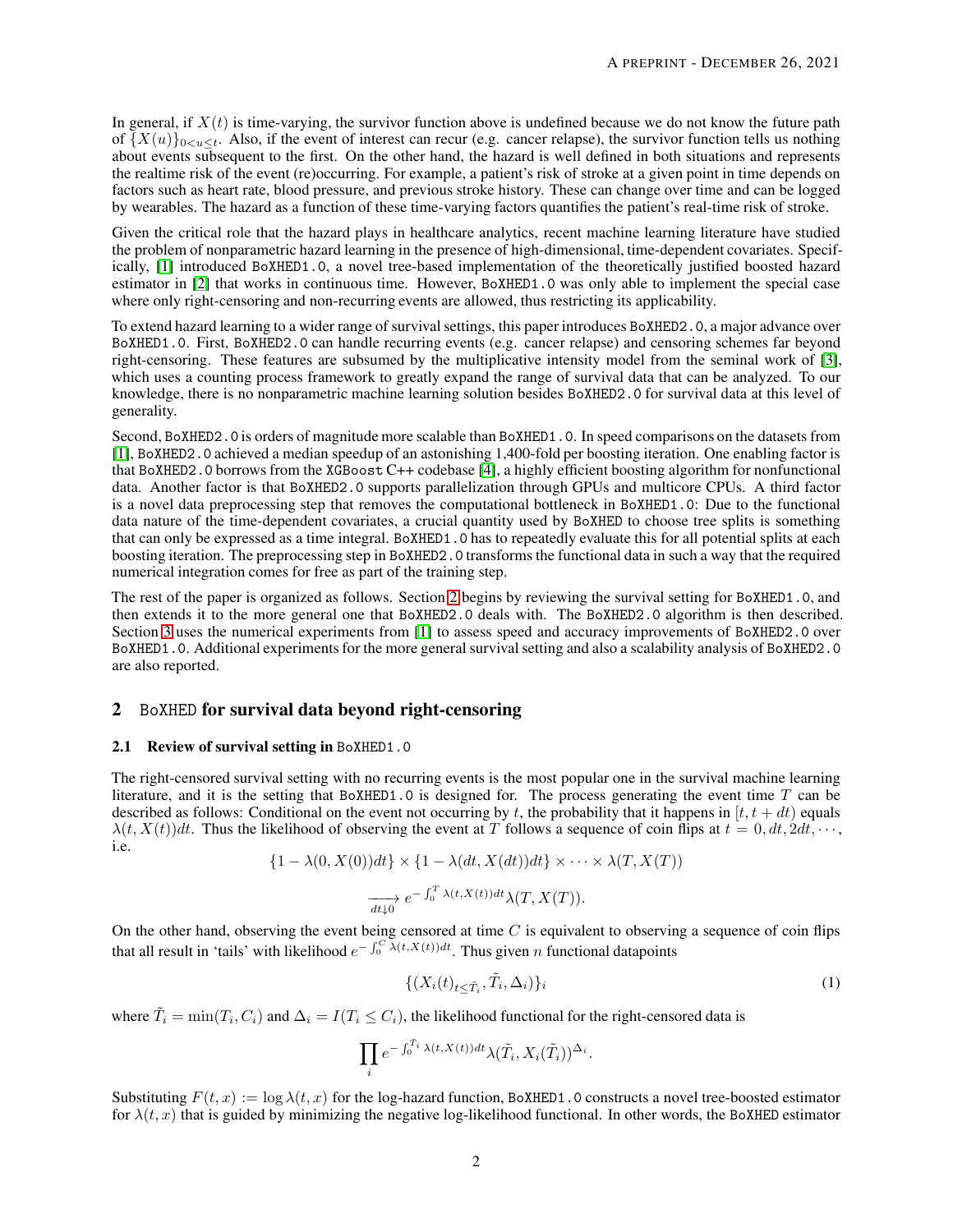is the boosted nonparametric MLE for the hazard. The consistency of the estimator is covered by the results in [\[2\]](#page-8-1), which also applies to settings beyond right-censored data.

Rather than first review the BoXHED1.0 algorithm, we will present the more general BoXHED2.0 algorithm and then show how it reduces to BoXHED1.0 when there are only right-censored and non-recurring events. The BoXHED2.0 extension to more general types of survival data is made possible by casting the problem in the counting process framework of [\[3\]](#page-8-2). The resulting BoXHED algorithm is more elegant and far more powerful.

## <span id="page-2-4"></span>2.2 Survival setting for BoXHED2.0

Under the Aalen multiplicative intensity model, the probability of an event occurring in  $[t, t + dt)$  is

<span id="page-2-0"></span>
$$
\lambda(t, X(t))Y(t)dt,\t\t(2)
$$

where  $Y(t) \in \{0, 1\}$  is a predictable process indicating whether the subject is at-risk of experiencing an event during  $[t, t + dt]$ . Further, let  $N(t)$  be the cumulative number of events that has occurred by t. Some special cases of this intensity model include:

- Right-censored and non-recurring events:  $Y(t) = I(t \leq C, N(t-) < 1)$ .
- Recurring events (up to  $N_{\text{max}}$  times):  $Y(t) = I(N(t-) < N_{\text{max}})$ .
- Left-truncation and right-censoring: The likelihood for this coincides with the one obtained from setting  $Y(t) = I(L \le t \le C)$ , so the same computational procedure applies.

In contrast to the special type of data [\(1\)](#page-1-1) for BoXHED1.0, in BoXHED2.0 the *i*-th functional data sample generated from the intensity model [\(2\)](#page-2-0) is represented by

<span id="page-2-3"></span><span id="page-2-1"></span>
$$
\{X_i(t), Y_i(t), N_i(t)\}_t.
$$
\n(3)

For right-censored and non-recurring events, [\(3\)](#page-2-1) can be reduced to [\(1\)](#page-1-1) because  $\tilde{T}_i = \max\{t : Y_i(t) = 1\}$  and  $\Delta_i = N_i(\tilde{T}_i)$ . For recurring events,  $X_i(t)$  might include variables like time since the last event, or even  $N_i(t-)$  $i$ tself.<sup>[1](#page-2-2)</sup>

Let  $F(t, x) = \log \lambda(t, x)$  be the log-hazard function. Extending the likelihood derivation from Section [2.1](#page-1-2) to the setting in [\(2\)](#page-2-0), we obtain the *likelihood risk*, which is the negative log-likelihood functional

$$
R_n(F) = \frac{1}{n} \sum_{i=1}^n \left\{ \int Y_i(t) e^{F(t, X_i(t))} dt - \int F(t, X_i(t)) dN_i(t) \right\}.
$$
 (4)

In the specialized setting of BoXHED1.0 with no recurrence and only right-censoring,  $N_i(\infty) \leq 1$  and  $Y_i(t) = I(t \leq$  $(\tilde{T}_i)$ . The likelihood risk [\(4\)](#page-2-3) then reduces to equation (2) in [\[1\]](#page-8-0).

#### 2.3 BoXHED2.0 algorithm

The idea behind BoXHED2.0 is to construct a tree ensemble for the log-hazard estimator

$$
F_M(t, x) = F_0 - \nu \sum_{m=0}^{M-1} g_m(t, x)
$$

that iteratively reduces the likelihood risk [\(4\)](#page-2-3). Here,  $g_0(t, x)$ ,  $\dots$ ,  $g_{M-1}(t, x)$  are tree learners of limited depth. The initial guess  $F_0 = \log \frac{\sum_i N_i(\infty)}{\sum_i \int Y_i(t)dt}$  is the best minimizing constant for [\(4\)](#page-2-3), M is the number of boosting iterations, and  $\nu$  is the learning rate, which is typically chosen to be small, e.g. 0.1. The BoXHED2.0 estimator is then given by

$$
\hat{\lambda} = e^{F_M(t,x)}.
$$

The key detail in the BoXHED algorithm lies with how the tree learners are constructed. In traditional gradient boosting [\[5\]](#page-8-4), at the m-th iteration the tree  $g_m$  is constructed to approximate the gradient function of the risk at  $F = F_m$ . The rationale is that the negative gradient is the direction of steepest descent, and therefore an update in that direction should reduce risk. More recent implementations of boosting such as XGBoost [\[4\]](#page-8-3) constructs  $g_m$  in a more targeted manner. Specifically,  $g_m$  is grown in order to minimize the second order Taylor approximation to the risk. The BoXHED

<span id="page-2-2"></span><sup>&</sup>lt;sup>1</sup>The choice of  $N(t-)$  rather than  $N(t)$  ensures that  $X(t)$  remains a predictable process.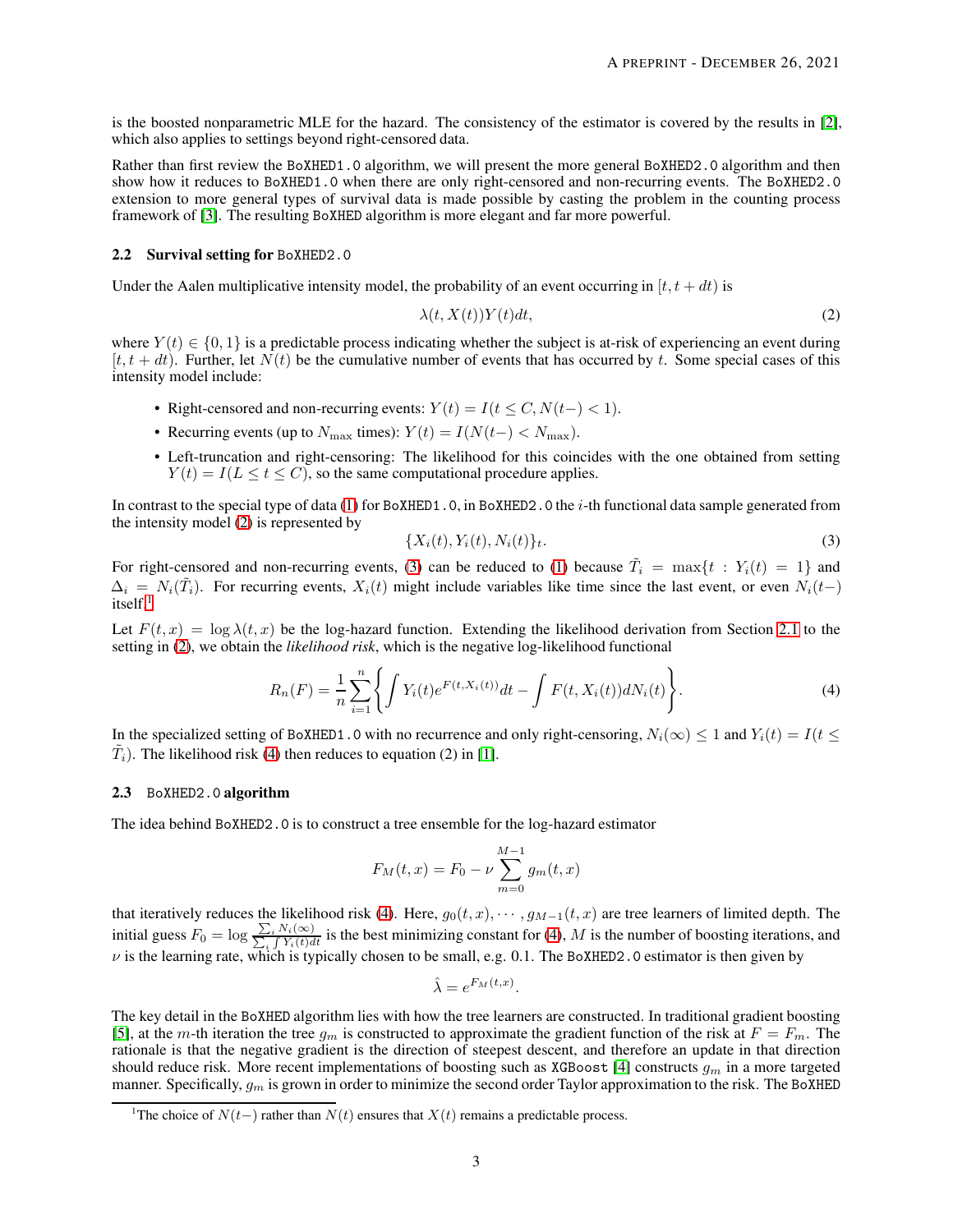algorithm takes this one step further by introducing a tree construction method that is able to directly minimize the exact form of  $R_n(F)$ , thereby resulting in even more targeted risk reduction.

Specifically, BoXHED2.0 constructs  $g_m$  in a recursive manner. Starting with a root node, we choose the tree split that maximally reduces  $R_n(F)$ , and repeat the process iteratively on successive leaf nodes. Let

<span id="page-3-2"></span>
$$
g_{m,l}(t,x) = \sum_{\ell=1}^{l+1} c_{m,k} I_{B_{m,\ell}}(t,x)
$$

be the intermediate tree after l splits. Here,  $B_{m,\ell}$  represents the time-covariate region for the  $\ell$ -th leaf node of the form

$$
B_{\ell} = \left\{ (t, x) : \begin{aligned} t^{(\ell_0)} < t \le t^{(\ell_0 + 1)} \\ x^{(1, \ell_1)} < x^{(1)} \le x^{(1, \ell_1 + 1)} \\ &\vdots \\ x^{(p, \ell_p)} < x^{(p)} \le x^{(p, \ell_p + 1)} \end{aligned} \right\},\tag{5}
$$

where  $x^{(k)}$  denotes the k-th covariate. To obtain  $g_{m,l+1}(t, x)$ , we split one of the  $B_{m,\ell}$  regions into left and right daughter regions  $A_L$  and  $A_R$  by either splitting on time t or on one of the covariates  $x^{(1)}, \cdots, x^{(p)}$ :

$$
g_{m,l+1}(t,x) = g_{m,l}(t,x) - c_{m,\ell} I_{B_{m,\ell}}(t,x) + \gamma_L I_{A_L}(t,x) + \gamma_R I_{A_R}(t,x).
$$

The region  $B_{m,\ell}$  to split, the variable or time axis to split on and the location of the split, and also the values of  $(\gamma_L, \gamma_R)$ are all chosen to directly minimize  $R_n(F_m - g_{m,l+1})$ . Since the values  $\gamma_L, \gamma_R$  only apply to the subregions  $A_L, A_R$ ,  $R(F_m - g_{m,l+1})$  equals

$$
n^{-1} \sum_{i=1}^{n} \sum_{k} \left\{ \int_{(t,X_i(t)) \in A_k} Y_i(t) e^{F_m(t,X_i(t)) - \gamma_k} dt - \int_{(t,X_i(t)) \in A_k} [F_m(t,X_i(t)) - \gamma_k] dN_i(t) \right\} + C
$$
  
\n
$$
= n^{-1} \sum_{i=1}^{n} \sum_{k} \left\{ e^{-\gamma_k} \int_{(t,X_i(t)) \in A_k} Y_i(t) e^{F_m(t,X_i(t))} dt + \gamma_k \int_{(t,X_i(t)) \in A_k} dN_i(t) \right\} + C'
$$
  
\n
$$
= n^{-1} \sum_{k=L,R} (e^{-\gamma_k} U_k + \gamma_k V_k) + C',
$$

where C, C' do not depend on  $\gamma_L$  or  $\gamma_R$ , and

<span id="page-3-0"></span>
$$
U_k = \sum_{i=1}^n \int_{(t, X_i(t)) \in A_k} Y_i(t) e^{F_m(t, X_i(t))} dt,
$$
  
\n
$$
V_k = \sum_{i=1}^n \int_{(t, X_i(t)) \in A_k} dN_i(t).
$$
\n(6)

The values that minimize  $R_n(F_m - g_{m,l+1})$  are then

<span id="page-3-1"></span>
$$
\gamma_k = \log(U_k/V_k),\tag{7}
$$

and the decrease in the likelihood risk due to the split is

$$
d = R_n(F_m - g_{m,l+1}) - R_n(F_m - g_{m,l})
$$
  
=  $\frac{V_L}{n} \log \left(\frac{U_L}{V_L}\right) + \frac{V_R}{n} \log \left(\frac{U_R}{V_R}\right) - \frac{V_L + V_R}{n} \log \left(\frac{U_L + U_R}{V_L + V_R}\right).$  (8)

Therefore the best split, as defined by  $(B_{m,\ell}, A_L, A_R)$ , is that which minimizes d.

The quantities [\(6\)](#page-3-0) and [\(8\)](#page-3-1) are calculated for every possible split at every boosting iteration in order to determine the next split. Note that  $V_k$  is the total number of events observed in the region  $A_k$  for the n subjects, and may include more than one event per subject due to the possibility of recurring events. On the other hand,  $U_k$  is the cumulative intensity in  $A_k$  if the hazard is  $e^{F_m(t,x)}$ . For the specialized setting of right-censored data with no recurring events, [\(6\)](#page-3-0) reduces to

$$
\tilde{U}_k = n^{-1} \sum_{i=1}^n \int_0^{\tilde{T}_i} I_{A_k}(t, X_i(t)) e^{F_m(t, X_i(t))} dt,
$$
  

$$
\tilde{V}_k = n^{-1} \sum_{i=1}^n \Delta_i I[\{\tilde{T}_i, X_i(\tilde{T}_i)\} \in A_k].
$$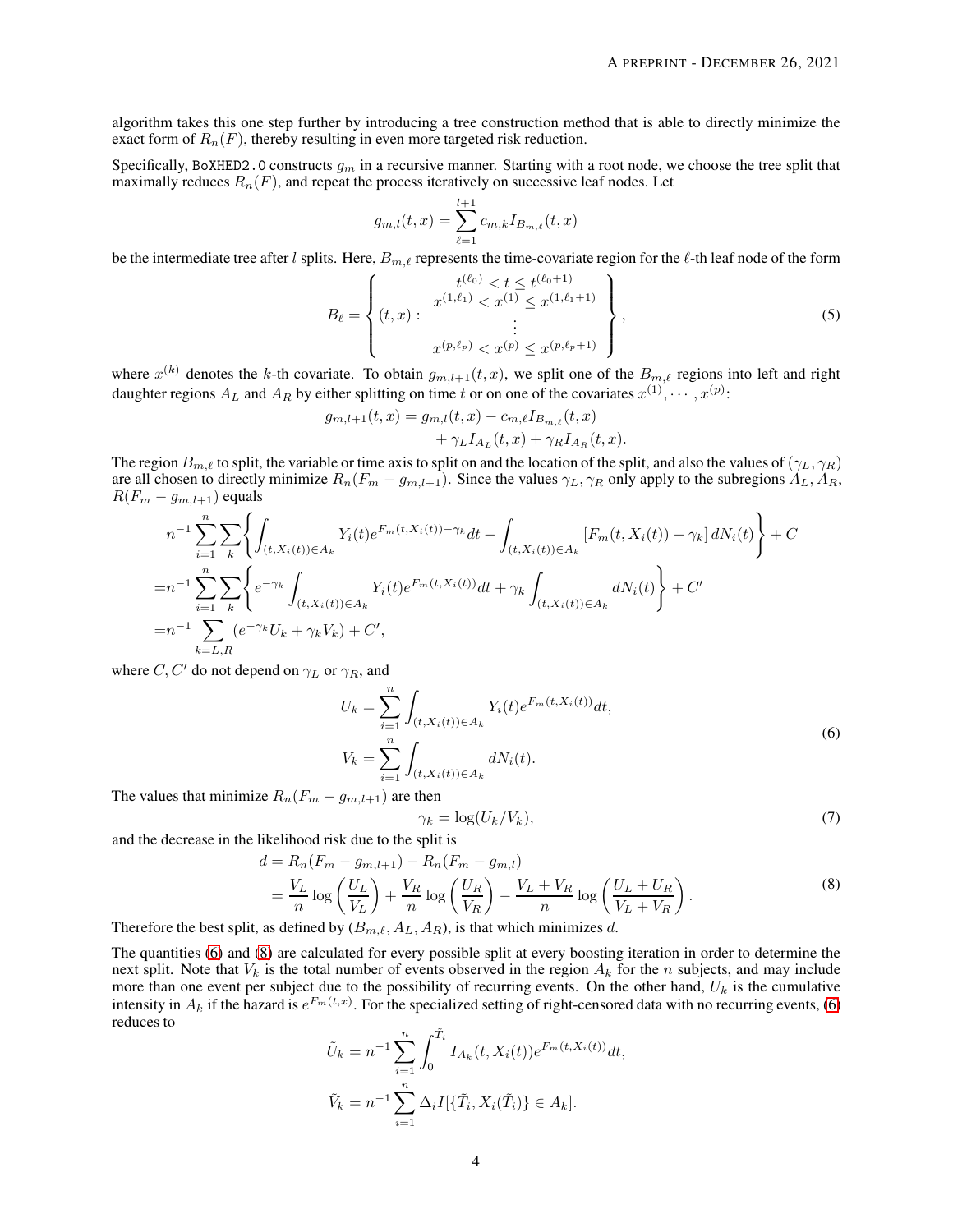Applying the BoXHED2.0 algorithm with  $(\tilde{U}_k, \tilde{V}_k)$  instead of [\(6\)](#page-3-0) recovers the BoXHED1.0 algorithm. Notice that [\(6\)](#page-3-0) is far more compact and general though, thanks to the counting process framework.

#### 2.4 Speedup via data preprocessing

BoXHED2.0 is several orders of magnitude faster than BoXHED1.0 due to three factors. The first is the use of C++ instead of Python for the core calculations, and the second is parallelization via multicore CPUs and GPUs. The third is a novel data preprocessing step that unclogs the computational bottleneck in the BoXHED algorithm. Recall that the integral  $U_k$  in [\(6\)](#page-3-0) must be calculated for every possible split at every boosting iteration in order to identify the split that minimizes the split score [\(8\)](#page-3-1). In BoXHED1.0,  $U_k$  is evaluated by numerical integration which is time-consuming to do. In BoXHED2.0 we transform the functional survival data [\(3\)](#page-2-1) so that the required numerical integration comes for free as part of the training process.

The preprocessing step is based on the observation that the covariates  $X(t)$  are always sampled at discrete (but possibly irregularly spaced) timepoints, and so their trajectories are piecewise-constant. Thus the covariate path for subject  $i$ can be broken into a series of epochs where  $X_i(t)$  takes on the static value  $\chi_{ij}$  between the times  $\tau_{ij}$  and  $\bar{\tau}_{ij}$ :

$$
\{X_i(t)\}_t \longleftrightarrow \begin{pmatrix} \frac{\tau_{i1}}{\tau_{i2}} & \frac{\overline{\tau}_{i1}}{\tau_{i2}} & \chi_{i1} \\ \vdots & \vdots & \ddots & \vdots \\ \frac{\tau_{iJ_i}}{\tau_{iJ_i}} & \frac{\overline{\tau}_{iJ_i}}{\tau_{iJ_i}} & \chi_{iJ_i} \end{pmatrix}.
$$

Note that the first epoch need not start at  $\tau_{i,j} = 0$ , and the endpoint  $\overline{\tau}_{i,j}$  of the j-th epoch need not equal the beginning  $\tau_{i,j+1}$  of the  $(j+1)$ -th epoch. This is because we only need to keep track of the epochs for which the subject is at-risk, i.e.  $Y_i(t) = 1$ . Furthermore, by splitting up an epoch into shorter ones if necessary, each event timepoint (i.e.  $dN_i(t) =$ 1) can be turned into the endpoint of an epoch. Hence, the complete functional data sample  $\{X_i(t), Y_i(t), N_i(t)\}\$ t for subject  $i$  can be represented in the tabular form

<span id="page-4-0"></span>
$$
\begin{pmatrix}\n\frac{\tau_{i1}}{\tau_{i2}} & \frac{\overline{\tau}_{i1}}{\tau_{i2}} & \chi_{i1} & \Delta_{i1} \\
\vdots & \vdots & \ddots & \vdots \\
\frac{\tau_{iJ_i}}{\tau_{iJ_i}} & \overline{\tau}_{iJ_i} & \chi_{iJ_i} & \Delta_{iJ_i}\n\end{pmatrix},
$$
\n(9)

where  $\Delta_{ij} = 1$  if the subject experienced an event at  $\overline{\tau}_{ij}$ , and is zero otherwise. The format of the data input to BoXHED2.0 follows [\(9\)](#page-4-0). The preprocessing applied to [\(9\)](#page-4-0) in order to sidestep numerical integration is discussed in the supplementary material. Note that the preprocessing only needs to be run once for a training set, rather than for each time the BoXHED2.0 estimator is fit with a particular set of hyperparameters during the hyperparameter tuning step.

In modern healthcare applications where data are sampled at high frequency (e.g. wearable devices that monitor patient vitals in real-time), there is negligible error in using piecewise-constant covariate paths to approximate the unknown true path. BoXHED is specifically designed for these settings which represent the emerging paradigm for healthcare analytics. In data poor environments where data are sampled sporadically, joint parametric modelling of the hazard and the covariate process can be used to interpolate the covariate paths [\[6\]](#page-8-5). However, substantial risk can result if the parametric families are misspecified, unlike the nonparametric BoXHED estimator.

#### 2.5 Split search using multicore CPUs and GPUs

For a continuous covariate, traditional boosting implementations typically place candidate split points at every observed covariate value. This takes  $\mathcal{O}(n)$  trials to search through all possible splits for one covariate. On the other hand, picking a pre-specified set of quantiles (e.g. every percentile) of the observed values as candidate splits reduces the search time to  $\mathcal{O}(1)$ . BoXHED1.0 employs every fifth percentile, but with the significant speedup in BoXHED2.0, up to 256 candidate split points are now allowed for time and for each covariate. There are two reasons for this limit. First, for GPU training of BoXHED2.0 models, the resource bottleneck is typically GPU memory. Restricting to 256 candidate splits allows the covariate values to be stored as a byte rather than as a double. Second, there is diminishing performance gain to a more granular search, and one can argue that imposing a limit can even act as a form of regularization. BoXHED2.0 offers two flavours of quantiles: Raw and time-weighted.

*Raw quantiles.* The set of unique values for time and for each covariate are collected, and the quantiles are obtained from this.

*Weighted quantiles.* In XGBoost the risk function is approximated by its second order Taylor expansion, and the Hessian is used as the weight for quantile sketch. For the time-dependent survival setting we propose a much more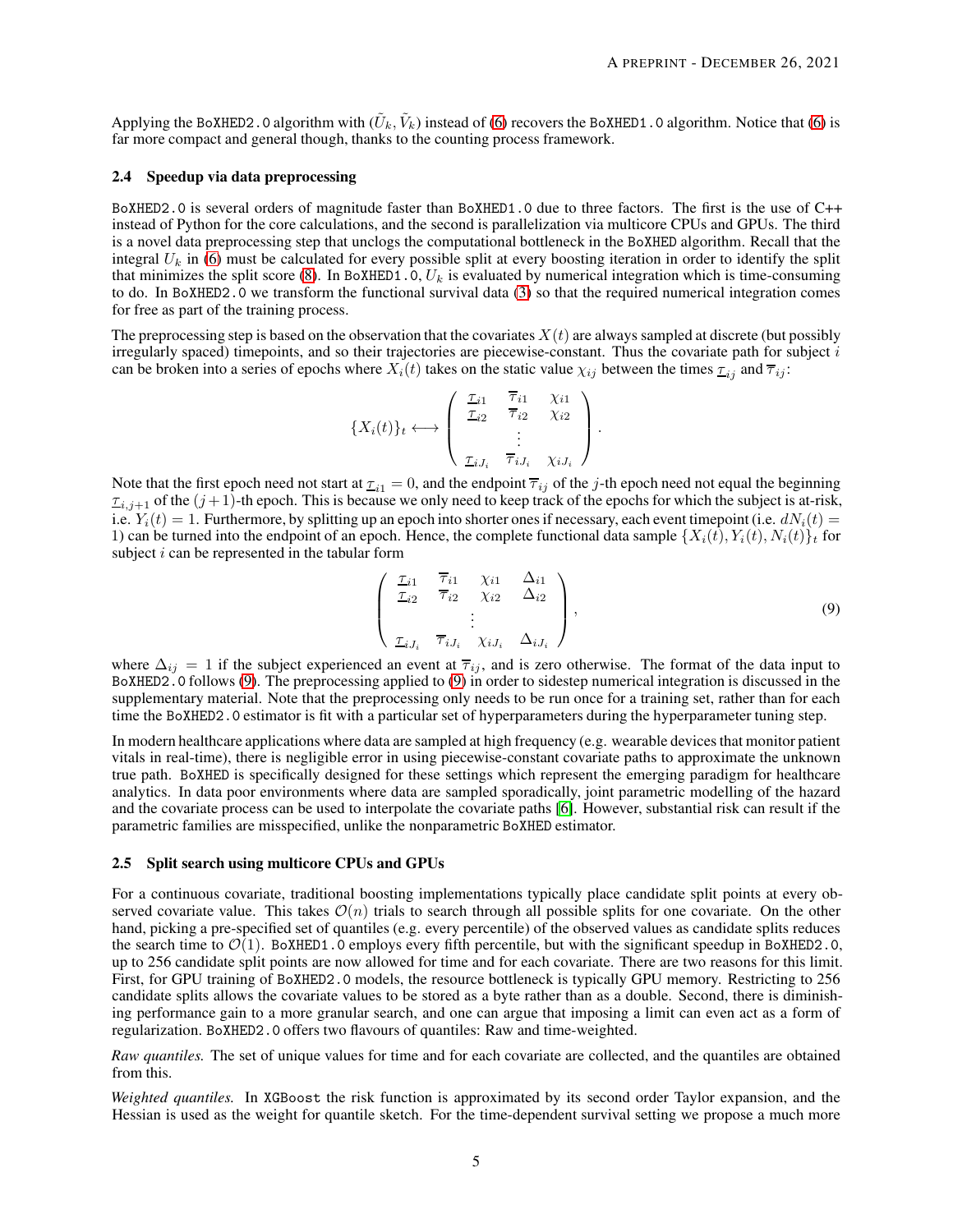natural weight, i.e. time. To explain, imagine a sample with one subject  $(n = 1)$  whose covariate value is  $x = 1.3$  for  $t \in (0, 2]$  and  $x = 2$  for  $t \in (2, 3]$ . Under the raw quantile setting,  $x = 1.3$  and  $x = 2$  are each given a weight of 1/2. However, since twice as much time was spent at  $x = 1.3$  than at  $x = 2$ , in a weighted setting we ought to give  $x = 1.3$  a weight of  $2/3$ , and  $1/3$  for  $x = 2$ . Hence, for the k-th covariate we define the weighted quantile function  $q_k : \mathbb{R} \to [0,1]$  as

$$
q_k(x) = \frac{\sum_{i,j:X_{ij}^{(k)} \le x} (\overline{\tau}_{ij} - \underline{\tau}_{ij})}{\sum_{i,j} (\overline{\tau}_{ij} - \underline{\tau}_{ij})},
$$
\n(10)

and for time it is

or

$$
q_0(t) = \frac{\sum_{i,j:\overline{\tau}_{ij} \le t} (\overline{\tau}_{ij} - \underline{\tau}_{ij})}{\sum_{i,j} (\overline{\tau}_{ij} - \underline{\tau}_{ij})}.
$$
\n(11)

#### 2.6 Missing covariate values

In practice, it is possible for some of the covariates in  $(9)$  to be missing for an epoch. If the k-th covariate value  $\chi_{ij}^{(k)}$  in question is categorical, then 'missingness' can be treated as an additional factor level. Otherwise, BoXHED2.0 implements left and right splits of the form for the k-th covariate  $x^{(k)}$ :

$$
\left\{ \left\{ x^{(k)} \le \chi \text{ or } x^{(k)} \text{ missing} \right\}, \left\{ x^{(k)} > \chi \right\} \right\}
$$

$$
\left\{ \left\{ x^{(k)} \le \chi \right\}, \left\{ x^{(k)} > \chi \text{ or } x^{(k)} \text{ missing} \right\} \right\}.
$$

#### 2.7 Variable importance

BoXHED2.0 inherits BoXHED1.0's variable importance measure, albeit with the more general likelihood risk [\(4\)](#page-2-3). Define the importance of the k-th variable (the zero-th one being time  $t$ ) as

$$
\mathcal{I}_k = \sum_{m=0}^{M-1} \mathcal{I}_k(g_m),\tag{12}
$$

where for tree  $g_m$  with L internal nodes,

$$
\mathcal{I}_k(g_m) = -\sum_{\ell=1}^L d_{\ell} I(v(\ell) = k) \geq 0.
$$

Here,  $d_{\ell}$  is the split score [\(8\)](#page-3-1) at iteration  $\ell$  and  $v(\ell)$  is the variable used for the partition. Hence the second sum represents the total reduction in likelihood risk due to splits on the k-th variable in the m-th tree, and  $\mathcal{I}_k$  is the total reduction across the M trees. In other words, the BoXHED variable importance quantifies a variable's contribution to reducing the likelihood risk. This is more natural than the traditional variable importance measure [\[5\]](#page-8-4), which is defined as the reduction in mean squared error between the tree learners and the gradients of the risk at each boosting iteration.

To convert  $\mathcal{I}_k$  into a measure of relative importance between 0 and 1, it is scaled by  $\max_k \mathcal{I}_k$ , where a larger value confers higher importance.

#### <span id="page-5-0"></span>3 Numerical study

BoXHED2.0 was previously applied to MIMIC-IV ICU data to predict in-ICU mortality in real-time [\[7\]](#page-8-6). The method was compared to other time-dependent covariate survival approaches including the Cox model and deep learning, and BoXHED2.0 was shown to perform best as measured by AUC and AUPR. Here we focus on the speed and accuracy improvements of BoXHED2.0 over BoXHED1.0 at estimating the underlying hazard function generating the survival data. As the hazard functions that generate real-world datasets are not known, we use synthetic data to assess performance. We also conduct a numerical experiment involving survival settings for which there are currently no other nonparametric machine learning solutions besides BoXHED2.0.

We use the RMSE for the test data as our accuracy metric. This measures the difference between the true hazard function and the BoXHED estimators:

$$
RMSE = \left\{ \frac{1}{N} \sum_{i=1}^{N} (\hat{\lambda}_i - \lambda_i)^2 \right\}^{1/2} \ge 0,
$$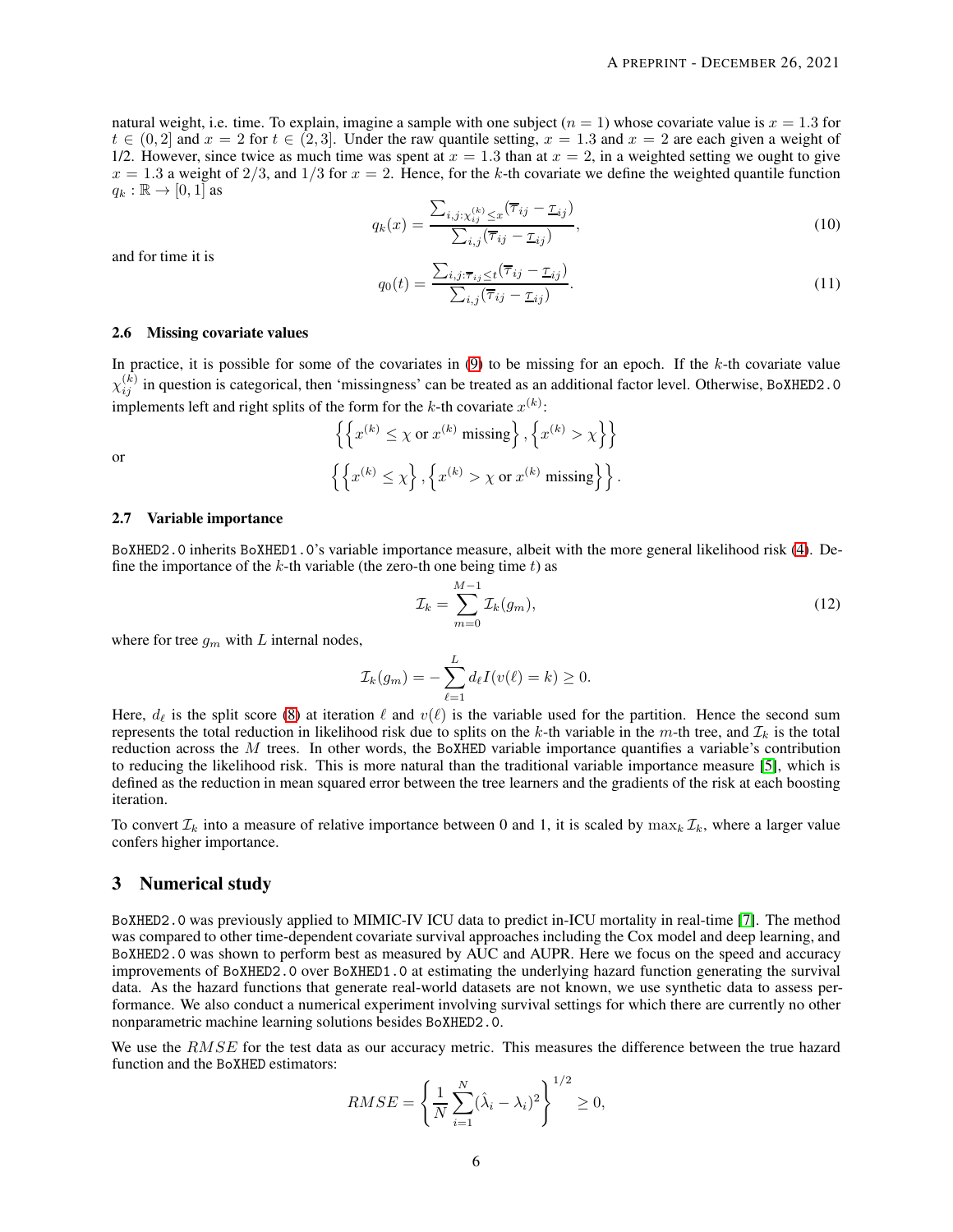where  $\hat{\lambda}_i$  and  $\lambda_i$  denote respectively the estimated and true hazard values evaluated at the *i*-th test point. Smaller RMSE values indicate better performance, with the minimum of zero attained if and only if  $\hat{\lambda}_i = \lambda_i$  for all i. We note that another metric that is used for the prediction of survival times (but not for hazard estimation) is the timedependent AUC [\[8\]](#page-8-7):

$$
AUC_t = \mathbb{P}\left(\left.\hat{S}_i(t) < \hat{S}_j(t)\right| \Delta_i = 1, T_i < t < T_j\right) \in [0, 1],
$$

where  $\hat{S}_i(t)$  is the conditional survival probability given the covariate trajectory  $\{X_i(s): 0 \le s \le t\}$ , and  $T_i$  is the event time (recall from Section [2.1](#page-1-2) that there are no recurring events in the BoXHED1.0 setting). Larger values of  $AUC_t$  indicate better performance, with a value of 0.5 corresponding to a random guess. However, unlike  $RMSE$ ,  $AUC_t$  is not a *proper* scoring rule for hazard estimation because the true hazard  $\lambda$  is not the only function that can attain the maximum score of 1. For example, if we overestimate  $\lambda$  by a factor of 2, i.e.  $\hat{\lambda}_i = 2\lambda_i$ ,  $AUC_t = 1$  whereas  $RMSE > 0$ . In other words  $AUC_t$  is ineffective at detecting estimation errors.

## <span id="page-6-1"></span>3.1 Datasets

Comparing BoXHED2.0 to BoXHED1.0. For direct comparison to BoXHED1.0, we use the experiments in [\[1\]](#page-8-0). Letting  $X(t)$  be a piecewise-constant covariate with values in each epoch in [\(9\)](#page-4-0) drawn from  $U(0, 1]$ , we simulate event times from each of the following hazard functions:

$$
\lambda_1(t, X(t)) = B(t, 2, 2) \times B(X(t), 2, 2), t \in (0, 1],
$$
  
\n
$$
\lambda_2(t, X(t)) = B(t, 4, 4) \times B(X(t), 4, 4), t \in (0, 1],
$$
  
\n
$$
\lambda_3(t, X(t)) = \frac{1}{t} \frac{\phi(\log t - X(t))}{\Phi(X(t) - \log t)}, t \in (0, 5],
$$
  
\n
$$
\lambda_4(t, X(t)) = \frac{3}{2} t^{\frac{1}{2}} \exp\left(-\frac{1}{2} \cos(2\pi X(t)) - \frac{3}{2}\right), t \in (0, 5],
$$

where  $B(\cdot, a, a)$  is the PDF of the Beta distribution (with shape and scale a).  $\phi(\cdot)$  and  $\Phi(\cdot)$  are the PDF and CDF of  $N(0, 1)$ . This means that  $\lambda_1$  and  $\lambda_2$  take the form of Beta PDFs, and  $\lambda_3$  is the log-normal hazard. If the event has not occurred by  $t = 1$  in the first two cases ( $t = 5$  in the latter two), the subject is administratively censored at that point. In addition to  $X(t)$ , we add up to 40 irrelevant covariates to the dataset. For each hazard function, the event histories for 5,000 subjects are drawn for training, and 5,000 are drawn for testing.

Recurring events and beyond right-censoring. The previous experiments involve only right-censored data, and subjects do not experience recurring events. To our knowledge, BoXHED2.0 is the only nonparametric machine learning implementation that is able to handle the more general setting described in Section [2.2.](#page-2-4) To study its performance under this setting, we extend the previous experiments in two ways:

- 1. When an epoch  $(\tau_{ij}, \overline{\tau}_{ij}]$  is generated for subject i, the value of its at-risk indicator  $Y_{ij}$  is drawn from a Bernoulli trial with probability  $1 - p_{drop}$ . If  $Y_{ij} = 0$  then the epoch is excluded from [\(9\)](#page-4-0) because the subject is not at-risk during that period. The next epoch is then simulated to start from  $\overline{\tau}_{ij}$ . We experiment with  $p_{drop} \in \{0.1, 0.2, 0.3\}$ , with larger values generating sparser data.
- 2. A subject may experience more than one event, i.e. it is possible to experience another event after a past occurrence.

#### 3.2 Results

Table [1](#page-7-0) reports the accuracy ( $RMSE$ ) and speed for BoXHED2.0 and BoXHED1.0 when applied to the experiments from [\[1\]](#page-8-0). While BoXHED2.0 outperforms BoXHED1.0 in all test cases, unsurprisingly the difference is not substantial given that both algorithms are equivalent for right-censored non-recurring events. The improvement is due mainly to using more candidate splits for time and for each covariate in BoXHED2.0 (256 candidate splits each). By contrast, due to slower runspeed, [\[1\]](#page-8-0) used only 10 splits for time and 20 for the covariates in BoXHED1.0. Another difference is in how the complexity of the tree learners are defined. BoXHED1.0 uses trees with a fixed number of splits  $(k$  splits produces  $k + 1$  terminal nodes), whereas BoXHED2.0 employs trees of fixed depth (depth k hosts  $2^k$  terminal nodes).

The four right-most columns of Table [1](#page-7-0) report the computation times for BoXHED[2](#page-6-0).0 and BoXHED1.0,<sup>2</sup> evaluated on a server with two Intel Xeon CPU E5-2650 v4 2.20GHz processors and 512 GB of RAM. The total runtime for

<span id="page-6-0"></span><sup>&</sup>lt;sup>2</sup>The multicore CPU option is employed for BoXHED2.0, where we utilize 20 threads for the experiments. BoXHED1.0 does not support multicore CPU or GPU processing.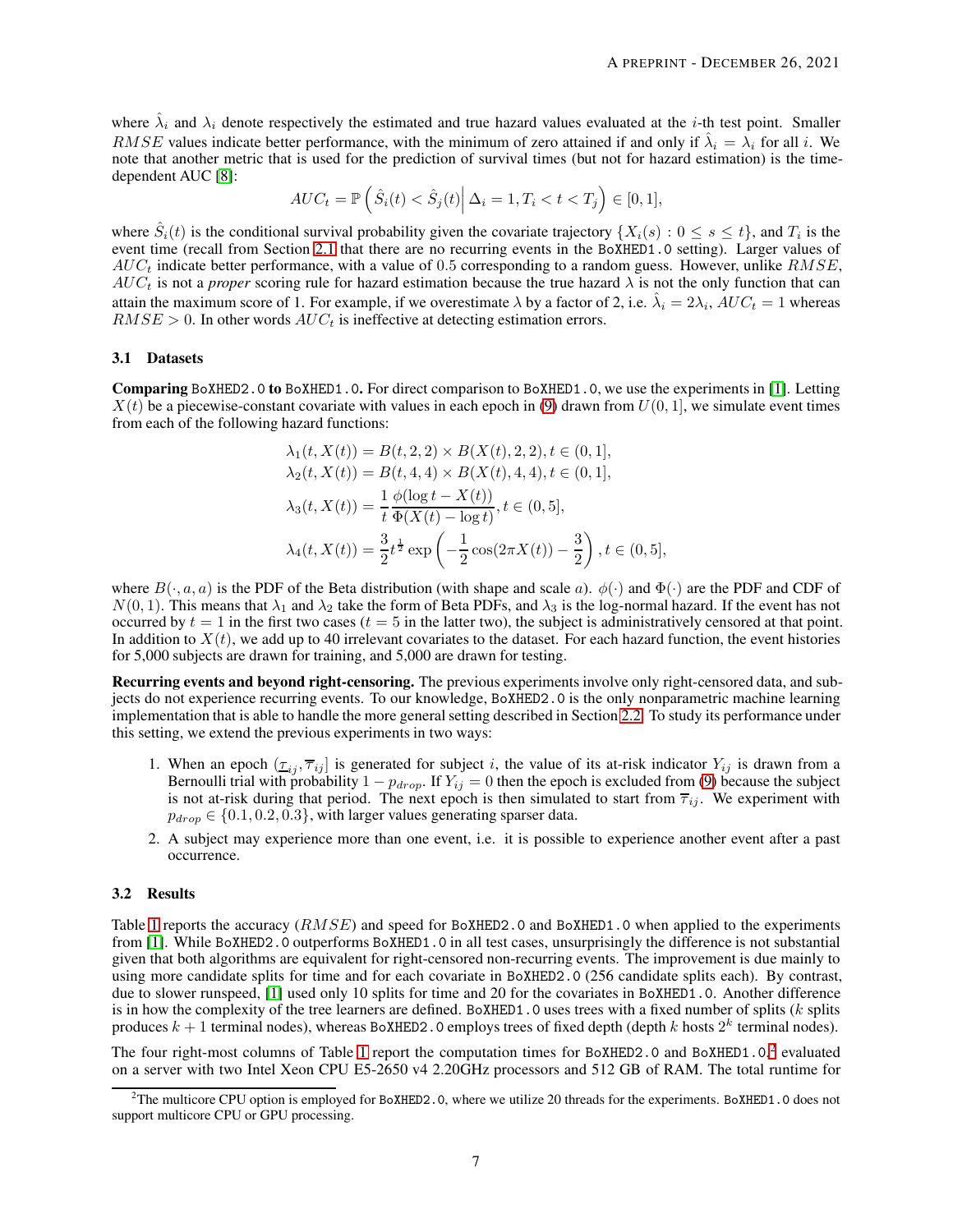<span id="page-7-0"></span>Table 1: A comparison of acccuracy and speed: BoXHED2.0 vs. BoXHED1.0. The speedup factor is calculated as the time taken to train BoXHED1.0 divided by the total runtime for BoXHED2.0 (preprocessing, hyperparameter tuning, training). The multicore CPU option is employed for BoXHED2.0, where we utilize 20 threads. BoXHED1.0 does not support multicore CPU or GPU processing.

|             | #irrelevant |                     | mean $RMSE$ (95% C.I.) | runtime (sec) |          |           |         |  |  |  |
|-------------|-------------|---------------------|------------------------|---------------|----------|-----------|---------|--|--|--|
| hazard      | covariates  | BoXHED2.0           | BoXHED1.0              | BoXHED2.0     |          | BoXHED1.0 | speedup |  |  |  |
|             |             |                     |                        | preprocessing | training | training  | factor  |  |  |  |
|             | 0           | 0.14(0.14, 0.15)    | 0.17(0.17, 0.17)       | 2.1           | 0.007    | 290       | 140     |  |  |  |
| $\lambda_1$ | 20          | 0.18(0.17, 0.18)    | 0.20(0.20, 0.20)       | 2.6           | 0.006    | 3400      | 1300    |  |  |  |
|             | 40          | 0.18(0.17, 0.18)    | 0.21(0.20, 0.21)       | 3.0           | 0.007    | 7700      | 2600    |  |  |  |
|             | 0           | 0.14(0.13, 0.14)    | 0.23(0.23, 0.24)       | 2.2           | 0.019    | 330       | 150     |  |  |  |
| $\lambda_2$ | 20          | 0.19(0.18, 0.20)    | 0.25(0.25, 0.26)       | 2.6           | 0.006    | 4100      | 1600    |  |  |  |
|             | 40          | 0.21(0.20, 0.21)    | 0.26(0.26, 0.27)       | 3.2           | 0.007    | 6500      | 2100    |  |  |  |
|             | $\Omega$    | 0.037(0.036, 0.038) | 0.038(0.037, 0.040)    | 1.2           | 0.006    | 190       | 160     |  |  |  |
| $\lambda_3$ | 20          | 0.040(0.039, 0.041) | 0.047(0.046, 0.049)    | 1.5           | 0.005    | 2400      | 1600    |  |  |  |
|             | 40          | 0.044(0.043, 0.045) | 0.050(0.048, 0.051)    | 1.8           | 0.016    | 4500      | 2500    |  |  |  |
|             | $\Omega$    | 0.040(0.039, 0.041) | 0.049(0.048, 0.050)    | 1.5           | 0.014    | 280       | 180     |  |  |  |
| $\lambda_4$ | 20          | 0.053(0.051, 0.054) | 0.060(0.059, 0.062)    | 1.8           | 0.019    | 2200      | 1200    |  |  |  |
|             | 40          | 0.062(0.060, 0.063) | 0.069(0.067, 0.070)    | 2.3           | 0.008    | 5200      | 2300    |  |  |  |

BoXHED2.0 includes data preprocessing, hyperparameter tuning via K-fold cross-validation, and training with the chosen hyperparameters. Evaluating the values of the fitted estimator took a negligible amount of time. The median speedup for BoXHED2.0 is over 1,400 times faster than the training time for BoXHED1.0, and that is even before factoring in the time taken to tune BoXHED1.0 hyperparameters.

Table [2](#page-7-1) provides results for the more general survival setting described in Section [3.1.](#page-6-1) Two competing forces are at play. On one hand the data is more sparse because  $p_{drop} > 0$ , which lowers estimation accuracy. On the other hand, subjects can now experience multiple events, which contribute additional information about the hazard. For the particular set of experiments considered here, the net effect is that even for the highest  $p_{drop}$  value of 0.3, the accuracies still match those in Table [1.](#page-7-0)

<span id="page-7-1"></span>

|             | #irrelevant | mean $RMSE$ (95% C.I.) |                     |                     |  |  |  |  |  |  |
|-------------|-------------|------------------------|---------------------|---------------------|--|--|--|--|--|--|
| hazard      | covariates  | BoXHED2.0              |                     |                     |  |  |  |  |  |  |
|             |             | $p_{drop} = 0.3$       | $p_{drop} = 0.2$    | $p_{drop} = 0.1$    |  |  |  |  |  |  |
|             | $\Omega$    | 0.11(0.11, 0.11)       | 0.11(0.11, 0.12)    | 0.10(0.10, 0.10)    |  |  |  |  |  |  |
| $\lambda_1$ | 20          | 0.15(0.15, 0.15)       | 0.14(0.14, 0.14)    | 0.12(0.12, 0.12)    |  |  |  |  |  |  |
|             | 40          | 0.16(0.16, 0.16)       | 0.15(0.15, 0.15)    | 0.14(0.14, 0.14)    |  |  |  |  |  |  |
|             | $\Omega$    | 0.14(0.14, 0.14)       | 0.15(0.14, 0.15)    | 0.16(0.16, 0.17)    |  |  |  |  |  |  |
| $\lambda_2$ | 20          | 0.19(0.19, 0.19)       | 0.18(0.17, 0.18)    | 0.20(0.20, 0.20)    |  |  |  |  |  |  |
|             | 40          | 0.21(0.21, 0.22)       | 0.19(0.18, 0.19)    | 0.21(0.21, 0.22)    |  |  |  |  |  |  |
|             | $\Omega$    | 0.039(0.039, 0.040)    | 0.034(0.034, 0.034) | 0.029(0.029, 0.029) |  |  |  |  |  |  |
| $\lambda_3$ | 20          | 0.043(0.042, 0.043)    | 0.040(0.040, 0.041) | 0.035(0.035, 0.035) |  |  |  |  |  |  |
|             | 40          | 0.046(0.046, 0.046)    | 0.043(0.042, 0.043) | 0.036(0.036, 0.036) |  |  |  |  |  |  |
|             | $\Omega$    | 0.042(0.042, 0.043)    | 0.034(0.034, 0.034) | 0.038(0.038, 0.038) |  |  |  |  |  |  |
|             | 20          | 0.045(0.045, 0.045)    | 0.042(0.042, 0.042) | 0.050(0.049, 0.050) |  |  |  |  |  |  |
|             | 40          | 0.050(0.050, 0.050)    | 0.048(0.048, 0.048) | 0.052(0.052, 0.053) |  |  |  |  |  |  |

Table 2: BoXHED2.0 accuracy for the more general survival setting described in Section [3.1.](#page-6-1)

Finally, to assess how BoXHED2.0's runtime scales with the number of data rows (i.e. number of epochs in [\(9\)](#page-4-0)), Figure [1](#page-11-0) plots compute time against the number of rows used to train the model (up to 10 million). Both the data preprocessing time and training time scale linearly with the number of rows when the candidate splits are chosen based on raw quantiles. Recall that we only need to run the preprocessing step once for a training set, rather than for each time the BoXHED2.0 estimator is fit with a particular set of hyperparameters during the hyperparameter tuning step.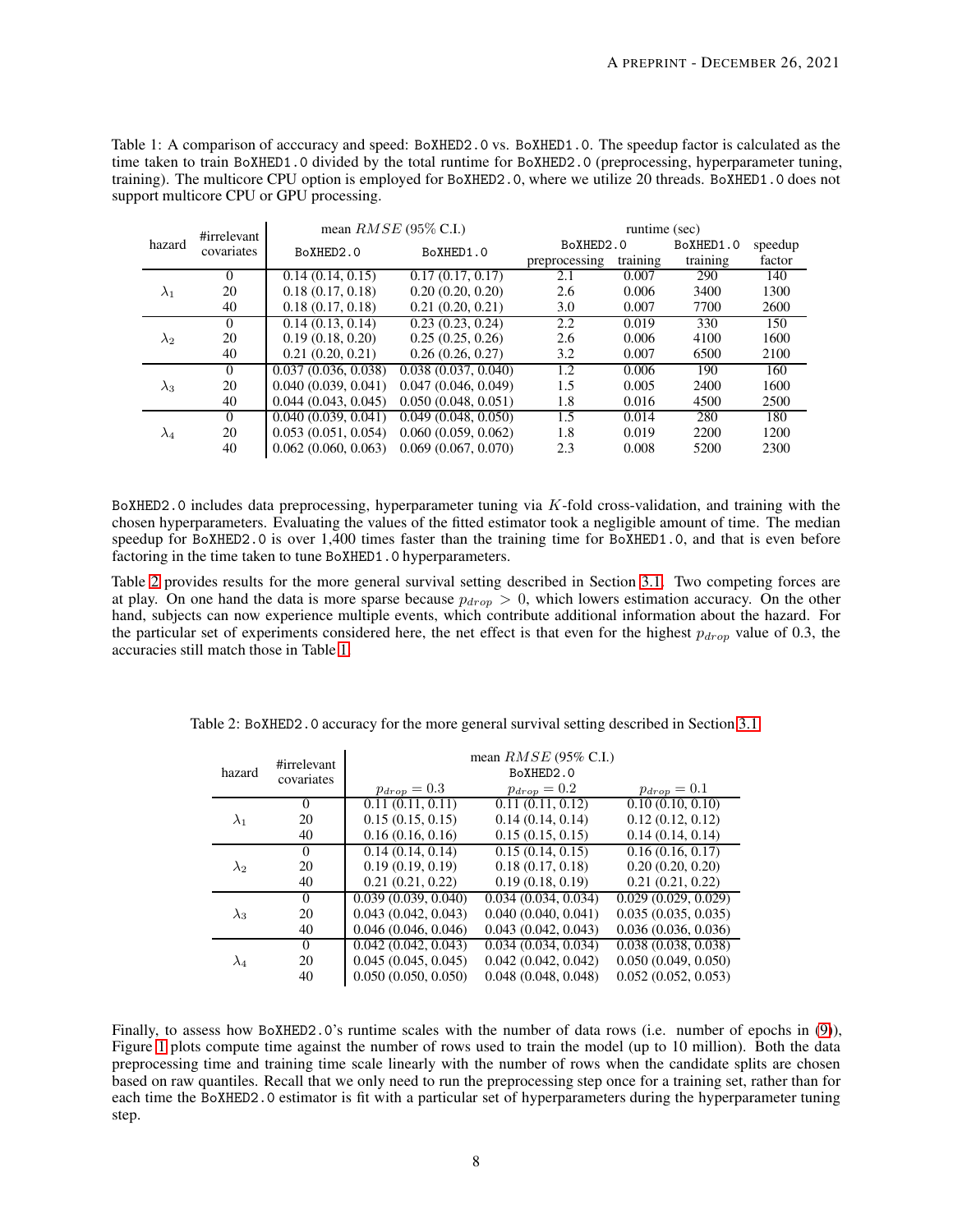

Figure 1: Scalability analysis of BoXHED2.0 for increasing number of data rows (epochs). We set the hazard function to  $\lambda_1$  and allow for recurring events. 40 irrelevant features. The multicore CPU option is employed where we utilize 20 threads.

# 4 Discussion

To our knowledge, BoXHED2.0 is the only nonparametric machine learning implementation for time-dependent survival settings beyond the classic right-censoring setup, and it also supports recurring events data. BoXHED2.0 is based on a theoretically justified procedure, and its performance has been validated before on real ICU data and now on numerical experiments. It exhibits leadership performances in both cases, as well as astonishing speedup relative to BoXHED1.0. With the increasing availability of high-frequency health data captured by wearables, BoXHED2.0 is particularly well-suited for creating real-time early warning signals for adverse health events.

## <span id="page-8-0"></span>References

- [1] X. Wang, A. Pakbin, B. J. Mortazavi, H. Zhao, and D. K. K. Lee. BoXHED: Boosted eXact Hazard Estimator with Dynamic covariates. In *International Conference on Machine Learning*, pages 9973–9982. PMLR, 2020.
- <span id="page-8-1"></span>[2] D. K. K. Lee, N. Chen, and H. Ishwaran. Boosted nonparametric hazards with time-dependent covariates. *Annals of Statistics*, 49(4):2101–2128, 2021.
- <span id="page-8-3"></span><span id="page-8-2"></span>[3] O. O. Aalen. Nonparametric inference for a family of counting processes. *Annals of Statistics*, 6(4):701–726, 1978.
- [4] T. Chen and C. Guestrin. XGBoost: A scalable tree boosting system. In *Proceedings of the 22nd ACM SIGKDD International Conference on Knowledge Discovery and Data Mining*, pages 785–794. ACM, 2016.
- <span id="page-8-5"></span><span id="page-8-4"></span>[5] J. H. Friedman. Greedy function approximation: A gradient boosting machine. *Annals of Statistics*, 29:1189–1232, 2001.
- <span id="page-8-6"></span>[6] D. Rizopoulos. *Joint models for longitudinal and time-to-event data: With applications in R*. CRC press, 2012.
- [7] Z. Nowroozilarki, A. Pakbin, J. Royalty, D. K. K. Lee, and B. J. Mortazavi. Real-time mortality prediction using MIMIC-IV ICU data via boosted nonparametric hazards. In *2021 IEEE EMBS International Conference on Biomedical and Health Informatics (BHI)*, pages 1–4. IEEE, 2021.
- <span id="page-8-7"></span>[8] P. Blanche, M. W. Kattan, and T. A. Gerds. The c-index is not proper for the evaluation of t-year predicted risks. *Biostatistics*, 20(2):347–357, 2019.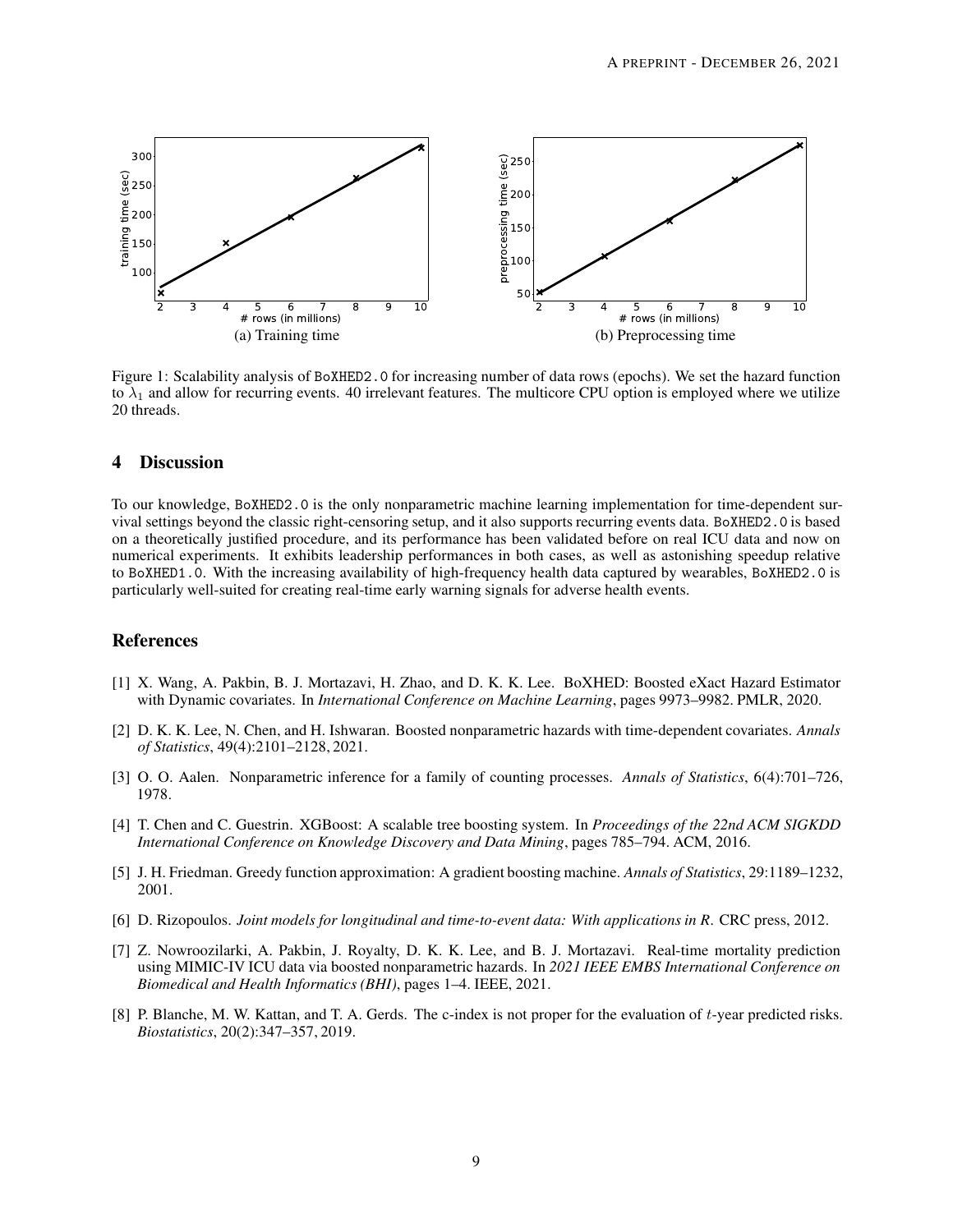#### Supplementary materials

#### Preprocessing the input data [\(9\)](#page-4-0)

For convenience, the BoXHED2.0 input data [\(9\)](#page-4-0) is provided again here:

$$
\begin{pmatrix}\n\frac{\tau_{i1}}{\tau_{i2}} & \frac{\overline{\tau}_{i1}}{\tau_{i2}} & \chi_{i1} & \Delta_{i1} \\
\vdots & \vdots & \ddots & \vdots \\
\frac{\tau_{iJ_i}}{\tau_{iJ_i}} & \frac{\tau_{iJ_i}}{\tau_{iJ_i}} & \chi_{iJ_i} & \Delta_{iJ_i}\n\end{pmatrix},
$$

where  $X_i(t) = \chi_{ij}$  between  $\underline{\tau}_{ij} < t \leq \overline{\tau}_{ij}$ . If subject i experienced an event at  $\overline{\tau}_{ij}$  then  $\Delta_{ij} = 1$ , otherwise  $\Delta_{ij} = 0$ . The goal is to preprocess the data so that the quantities [\(6\)](#page-3-0),

$$
U_k = \sum_{i=1}^n \int_{(t,X_i(t)) \in A_k} Y_i(t) e^{F_m(t,X_i(t))} dt,
$$
  

$$
V_k = \sum_{i=1}^n \int_{(t,X_i(t)) \in A_k} dN_i(t)
$$

defined for the left and right daughter regions  $A_L$  and  $A_R$  can be computed efficiently without numerical integration. The insight behind the preprocessing step stems from the observation that the tree learners  $g_0(t, x), g_1(t, x), \cdots$  in  $F_m(t, x) = F_0 - \nu \sum_{q=0}^{m-1} g_q(t, x)$  are piecewise-constant over the disjoint time-covariate regions [\(5\)](#page-3-2):

$$
B_{\ell} = \left\{ (t, x) : \begin{array}{c} t^{(\ell_0)} < t \leq t^{(\ell_0 + 1)} \\ x^{(1, \ell_1)} < x^{(1)} \leq x^{(1, \ell_1 + 1)} \\ \vdots \\ x^{(p, \ell_p)} < x^{(p)} \leq x^{(p, \ell_p + 1)} \end{array} \right\},
$$

where  $\{t^{(\ell_0)}\}_{\ell_0}$  is the set of candidate split points for time t, and  $\{x^{(k,\ell_k)}\}_{\ell_k}$  is the set of candidate splits for the k-th covariate  $x^{(k)}$ . It follows that for a fixed value of x,  $F_m(t,x)$  is a constant function of time between any two consecutive candidate split points  $t^{(\ell_0)}$  and  $t^{(\ell_0+1)}$ . Suppose for a moment that each epoch  $(\underline{\tau}_{ij}, \overline{\tau}_{ij}]$  in the input data is completely contained within some interval  $(t^{(\ell_0)}, t^{(\ell_0+1)}]$ . Since each daughter region  $A_{k\in\{L,R\}}$  is the union of some subset of the regions [\(5\)](#page-3-2),  $U_k$  and  $V_k$  reduce to the weighted sums

<span id="page-9-0"></span>
$$
U_k = \sum_{\substack{(\underline{\tau}_{ij} + ,\chi_{ij}) \in A_k}} w_{ij} e^{F_m(\underline{\tau}_{ij} + ,\chi_{ij})},
$$
  

$$
V_k = \sum_{\substack{(\underline{\tau}_{ij} + ,\chi_{ij}) \in A_k}} \Delta_{ij},
$$
 (S.1)

where  $w_{ij} = \overline{\tau}_{ij} - \underline{\tau}_{ij}$ . The curious choice of using  $\underline{\tau}_{ij}$  + in lieu of  $\overline{\tau}_{ij}$  in [\(S.1\)](#page-9-0) will be explained later. It turns out this is crucial because most boosting implementations, including XGBoost, use tree splits of the form '<' for the left daughter and ' $\geq$ ' for the right.

Similarly, the likelihood risk [\(4\)](#page-2-3) evaluated at  $F_m$ ,  $R_n(F_m)$ , can be computed as the sum

<span id="page-9-1"></span>
$$
\frac{1}{n}\sum_{ij}\left\{w_{ij}e^{F_m(\underline{\tau}_{ij}+\lambda x_{ij})}-\Delta_{ij}F_m(\underline{\tau}_{ij}+\lambda x_{ij})\right\}.
$$
\n(S.2)

Thus the 'sufficient statistics' for BoXHED2.0 are  $\{\tau_{ij}, w_{ij}, \chi_{ij}, \Delta_{ij}\}_{ij}$ , and [\(S.1\)](#page-9-0)-[\(S.2\)](#page-9-1) can be easily computed from the tree ensemble predictions for  $F_m(t, x)$ .

To excise explicit numerical integration from BoXHED2.0, we need to put the data [\(9\)](#page-4-0) in a form where each epoch is completely contained within some interval  $(t^{(\ell_0)}, t^{(\ell_0+1)}]$ . This is done by applying four operations to the rows of [\(9\)](#page-4-0). The first two are:

<span id="page-9-2"></span>1. Any epoch  $(\tau_{ij}, \overline{\tau}_{ij}]$  that contains one of the candidate split points  $t^{(\ell_0)}$  is split into  $(\tau_{ij}, t^{(\ell_0)}]$  and  $(t^{(\ell_0)}, \overline{\tau}_{ij}]$ . If an epoch spans multiple split points then it is split into a number of shorter epochs.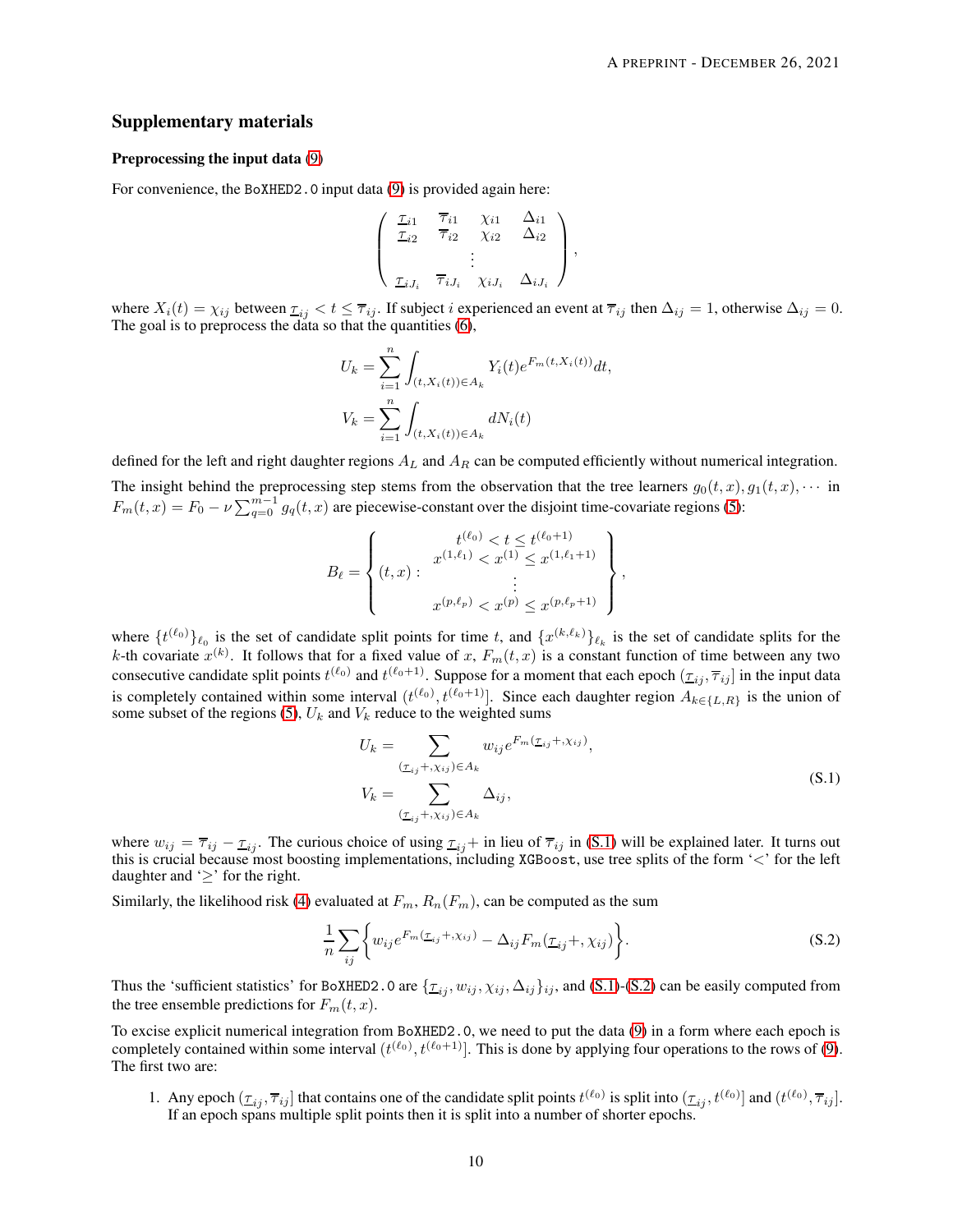<span id="page-10-3"></span>2. Transform the (newly created) rows  $\{\tau_{ij}, \overline{\tau}_{ij}, \chi_{ij}, \Delta_{ij}\}_{ij}$  into  $\{\tau_{ij}, w_{ij}, \chi_{ij}, \Delta_{ij}\}_{ij}$ .

The time complexity for achieving the above is  $\mathcal{O}(n \log |\{t^{(\ell_0)}\}_{\ell_0}|)$ . Figure [S.1](#page-11-0) illustrates the operations on a simple numerical example. The left table describes the event histories for two subjects. The first subject experienced an event at the end of their first epoch ( $t = 0.13$ ), returns to the sample at  $t = 0.15$ , and becomes lost to follow up at  $t = 0.25$ . A similar story can be told for the second subject. The candidate split points  $\{t^{(\ell_0)}\}_{\ell_0}$  for this example are set as  $\{0.01,$ 0.10, 0.15}.

The second set of required operations stem from the fact that most boosting implementations, including XGBoost, use tree splits of the form '<' for the left daughter and ' $\geq$ ' for the right. In particular, this implies time splits of the form  $[\cdot, \cdot]$ . This is incompatible with the epochs for survival data, which are intrinsically of the form  $(\cdot, \cdot]$ . To see why, consider for example a subject who experiences an event at a candidate split point  $t^{(\ell_0)}$ . Since the candidate split points are not sampled from an absolutely continuous distribution, but are instead chosen from the observed data, the probability of this happening is not zero. Under the splitting convention  $[\cdot, \cdot)$ , the observed event will be counted towards some region  $[t^{(\ell_0)}, t^{(\ell_0')}),$  even though the subject was never at-risk there. The hazard MLE for that region would then be one (number of events in region) divided by zero (time spent at-risk in region).<sup>[3](#page-10-0)</sup> For mathematical consistency, the lower end of the time interval must be open and the upper end closed. For notational consistency we will also apply the same convention to each covariate.

Fortunately, through additional processing, we can still use XGBoost's splitting convention to fit trees with leaf nodes of the form  $(t^{(\ell_0)}, t^{(\ell_0')}] \times \cdots \times (x^{(p,\ell_p)}, x^{(p,\ell_p')}]$ . Let us first discuss the processing of covariates. Suppose that a leaf region  $B_{m,\ell}$  contains an epoch whose k-th covariate value  $\chi_{ij}^{(k)}$  coincides with one of the candidate split points  $x^{(k,\ell_k)}$ . A XGBoost cut at that location would assign the epoch to the right daughter  $B_{m,\ell}\cap\{x^{(k)}\ge x^{(k,\ell_k)}\}.$  To ensure that it will be assigned to the left daughter  $B_{m,\ell} \cap \{x^{(k)} < x^{(k,\ell_k)}\}$  instead, we apply the map

<span id="page-10-1"></span>3. 
$$
\chi_{ij}^{(k)} \mapsto x^{(k,\ell_k-1)}
$$
 for  $\chi_{ij}^{(k)} \in (x^{(k,\ell_k-1)}, x^{(k,\ell_k)}].$ 

Note that the covariate values in the interior of  $(x^{(k,\ell_k-1)}, x^{(k,\ell_k)})$  are also mapped to the candidate split point  $x^{(k,\ell_k-1)}$ . This reduces the number of unique covariate values in the data to no more than 256, so the values can be stored as a byte. This is useful for GPU training given that GPU memory is scarce.

With the application of Step [3,](#page-10-1) the fitted value for a region  $[x^{(k,\ell_k)},x^{(k,\ell'_k)})$  in fact represents the fitted value for  $(x^{(k,\ell_k)}, x^{(k,\ell'_k)}]$  in the BoXHED2.0 hazard estimator. Accordingly, the predict function in BoXHED2.0 maps any new covariate value that coincides with a candidate split point  $x^{(k,\ell_k)}$  back to  $x^{(k,\ell_k-1)}$ , before running it through the fitted trees to obtain predictions.

For the processing of time, this was already partly accomplished by our indexing of the epoch  $(\tau_{ij}, \overline{\tau}_{ij}]$  with  $\tau_{ij}$  rather than  $\overline{\tau}_{ij}$  in [\(S.1\)](#page-9-0) and [\(S.2\)](#page-9-1). Therefore, if a leaf region  $B_{m,\ell}$  is split on time into daughters  $B_{m,\ell} \cap \{t < \tau_{ij}\}\$ and  $B_{m,\ell} \cap \{t \ge \tau_{ij}\}\$ , the epoch will be correctly assigned to the latter. Thus even if  $\tau_{ij}$  coincides with a candidate split point  $t^{(\ell_0)}$ , there is no need to re-map. However, given the GPU memory discussion above, we still need to perform the following:

<span id="page-10-2"></span>4. 
$$
\underline{\tau}_{ij} \mapsto t^{(\ell_0 - 1)}
$$
 for  $\underline{\tau}_{ij} \in (t^{(\ell_0 - 1)}, t^{(\ell_0)})$ .

Steps [3](#page-10-1) and [4](#page-10-2) are illustrated in Figure [S.2.](#page-11-1)

Similar to the covariate regions, the fitted value for  $[t^{(\ell_0)}, t^{(\ell_0')})$  represents the fitted value for  $(t^{(\ell_0)}, t^{(\ell_0')})$  in the BoXHED2.0 hazard estimator. Hence the predict function in BoXHED2.0 also maps any new time value that coincides with a candidate split point  $t^{(\ell_0)}$  back to  $t^{(\ell_0-1)}$ .

<span id="page-10-0"></span><sup>&</sup>lt;sup>3</sup>The format for the BoXHED1.0 data allowed for similar situations where  $V_k > 0$  while  $U_k = 0$ . An ad-hoc imputation was used to remove the pathology (§4.1.2 in [\[1\]](#page-8-0)). The BoXHED2.0 data format is designed to rule out this possibility from the start.